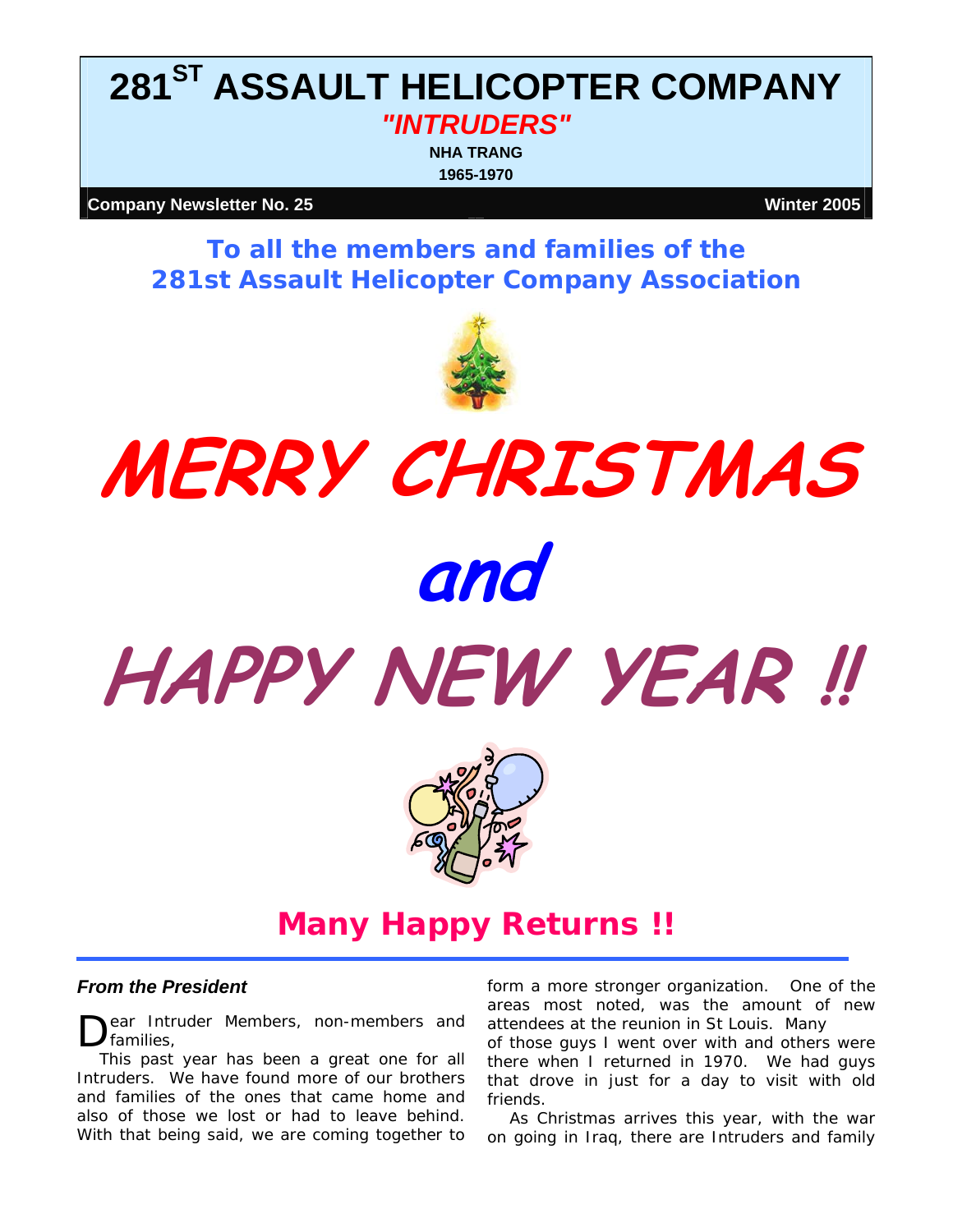#### **Company Newsletter # 25 Winter 2005**

members of our Intruders serving their country in a military and a civilian support element. Jay Rush's son Mike Rush has been the commander of a helicopter unit and should be returning home hopefully in January or early February at the latest. Then there is Galen Martin who has been driving semi-trucks for Brown and Root delivering supplies from the ports to the troop support areas. He did

extend for another four months (with wife's consent), so he should be home around the 1 July time frame. Galen' son is also over there driving trucks. Of course in the travels of Galen, him with his  $281<sup>st</sup>$  hat, was called out a processing line he was in to come forward and there sat Lovie Robb.

Of course CW4 Joe Bilitzke is still on active duty. So when you set down with your families please say a prayer for them wishing them a safe time at work and a safe trip home to their loved ones.

I would like to thank each and every one of you for the outstanding support you have provided to your organization this past year. Now is a good time to give thanks for the organizations successes and to further build on them in the coming years.

Nicki and I wish to express to each and every one of you and your families The very best wishes for a very Safe Christmas and a Happy New Year.

> Gary L. Stagman President 2005-2006

### *The Senior Member at Large*

 have been appointed the PX Quarter Master have been appointed the PX Quarter Master<br>for the 2006 Reunion. My outstanding assistant 2005 IOYA Kelly Mayhew & I are open to any suggestions that you have: Pins, patches, refrig magnets, hats, clothing, ,jewelry, tapes, CD's, DVD's etc. Since the 05 Reunion, the PX items on the web [\(www.281stahc-assn.org\)](http://www.281stahc-assn.org/) have been updated--thanks to B.P. It will be difficult to top Sir Gary's 2005 reunion. Currently we are doing an Arial recon, and with your suggestions the reunion committee is committed to give it our best shot. E.T.A. 2 Aug. 06.

I donated two copies of the book "Privileges of War", discussing the 281st AHC, to two libraries. A newspaper covered the story and I had forwarded a copy to the author, Tom Ross. He was pleased with the positive coverage and is willing to contribute additional copies of the book to anyone else in the 281st who wants to make similar donations. Any additional press coverage that will come about due to these donations should be forwarded to Tom as well.

Wishing all a Merry Christmas and a safe Holiday Season, Praying for those in harm's way,

#### Jay Hays Senior Member @ Large

## *Chaplain's Corner*

This is a poem written by Maj. Michael This is a poem written by Maj. Michael<br>O'Donnell and sent to his friend Marcus Sullivan just two months before his helicopter was shot down on a rescue mission. His body was never recovered. Decades later this poem is read and cherished by thousands of Vietnam veterans and their families. I found it in a condensed version of War Letters written by Andrew Carroll. I'd like to share it with you all now. If you have seen it before some things bear repeating.

> If you are able save a place for them inside of you. . . and save one backward glance when you are leaving for the places they can no longer go. . . Be not ashamed to say you loved them, though you may or may not have always. . . Take what they have left and what they have taught you with their dying and keep it with your own . . . And in that time when men decide and feel safe to call this war insane, take one moment to embrace those gentle heroes you left behind. . .

Marge and I would also like to extend our wishes to you and your families for a safe, blessed Merry Christmas & Happy New Year.

> Norm Kaufman 281<sup>st</sup> AHC Assn. Chaplain

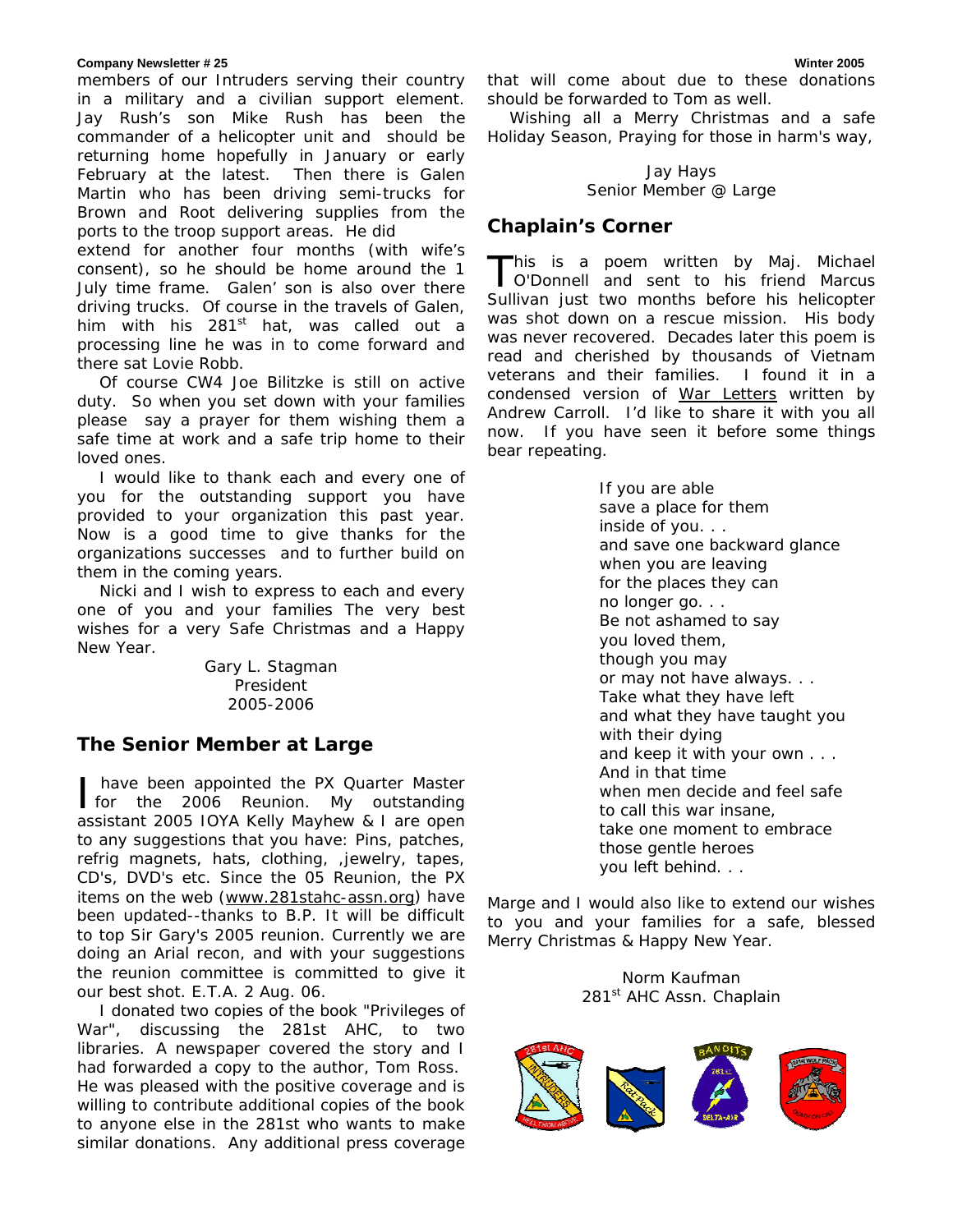embership is "*SLOWLY"* growing and the Membership is "SLOWLY" growing and the finding of new intruders has really fallen off, in the area of "*new"* finds. In fact we have gained in membership new members to make a total of **"328"!!** Of course with the additional duties/responsibilities I really have not had much time to work much on searches for guys since last June. I will be going to start a big run using a search program to see what I can do to get more guys found and back in touch with their friends from a long time ago. This is my priority after the first of the year.

The next thing I want to discuss is in order for us to keep in touch with you, I must have current personal information, so we can get the information passed on to you guys. I have been updating the FOUND roster and also the UNFOUND listing. I have mad several changes to both in updates and added names. I'm finding that a lot of folks are moving, changing E-mail address and telephone

numbers, which make contact of any sort is just about out of the question.

PLEASE keep your information on the master roster up to date.

#### *Not membership but noteworthy information:*

It is coming upon the end of 2005 and in January 2006, your dues are due. Please remit promptly as I will be very busy after the first of the year trying. To find more guys and also the 2006 reunion plan will be going on. I'm very thankful for ones that did pay their 2006 dues with their Reunion Registration form. So after you read this, get your dues in the mail as soon as possible.

Thank you for your continuing support, to the 281st AHC Association!!

Have a safe and joyous holiday season!!!! From me to you!!

> Gary Stagman Chairman, Membership Committee

#### **Notes and Comments**

*Note: Quite a number of the following were emails extracted from the Association Hq and Chat Nets concerning Hurricanes Katrina and Rita. To my knowledge none of our numerous members who live in the effected areas suffered significant damage or any injuries. For that we can be thankful. - Fred* 

*The following in an email off the Association Hq Net from Past President Jack Green. Jack lives in Louisianna and describes his feelings*  Date: Sat, 10 Sep 2005 From: JWG3RD@aol.com Subject: The Sweet Sounds of Whop Whop Whop

It is extremely hard to grow old and watch others do what all of us did so many years ago. Baton Rouge has become the Siagon of the relief efforts with every conceivable type of helicopter in the world paying its respects to those of us who can only watch and remember. Some of the newer type I really can't identify, but others will raise the hairs on the back of my neck. Hueys, 47s, all the Sikorsky series, Rangers, H-13s, Loch's, Blackhacks and even a couple of civilian CH-34s. I live right off I-10 on the way to New Orleans and I would guess that 100 flights a day pass over, almost routine.

I have talked to John Hyatt who is in the local FEMA HQ and we will try to touch base soon. I might even let him in the Jacuzzi tub, Fangs have to be watched.

There is not a need to get into a pissing contest about who did what, just let me say that all is working now like a well paid Nha Trang house girl, oops I almost forgot, not everyone got to suffer in the Villa and knew how rough it was.

Just a little update from this old Intruder, I sure miss the sounds and smells of that OD chariot. - Jack Green Mardi Gras 26

#### *From John Hyatt in response to Jacks email.*

Date: Sun, 11 Sep 2005

From: "jhyatt\_76201" <jhyatt53@airmail.net> Subject: The sweet sounds of Whop Whop Whop

Jack,

I'm down in NO for a while. We have our mobile C&C equipment on the pier at the base of the Iwo Jima, supporting VADM Allen.

We are also setting up a Joint Operations Center in the Royal Sonesta on Bourbon St for the NOPD and the FBI. In fact about 15 of my guys are living in the hotel - no water or toilets but it has power and ac.

The French Quarter was barely affected. In fact the power is coming back on and I wouldn't be surprised if the clubs started opening soon. Man, you are right. I just stand there with envy watching the helicopters. However, I was not too happy when the H-53 on the Iwo hovered over my Portable Ku Band Satellite dish and blew it over - to the tune of about \$50K. Reckon I can get the crew to pay for it?

I'll try to give you a call when I get back to BR. – John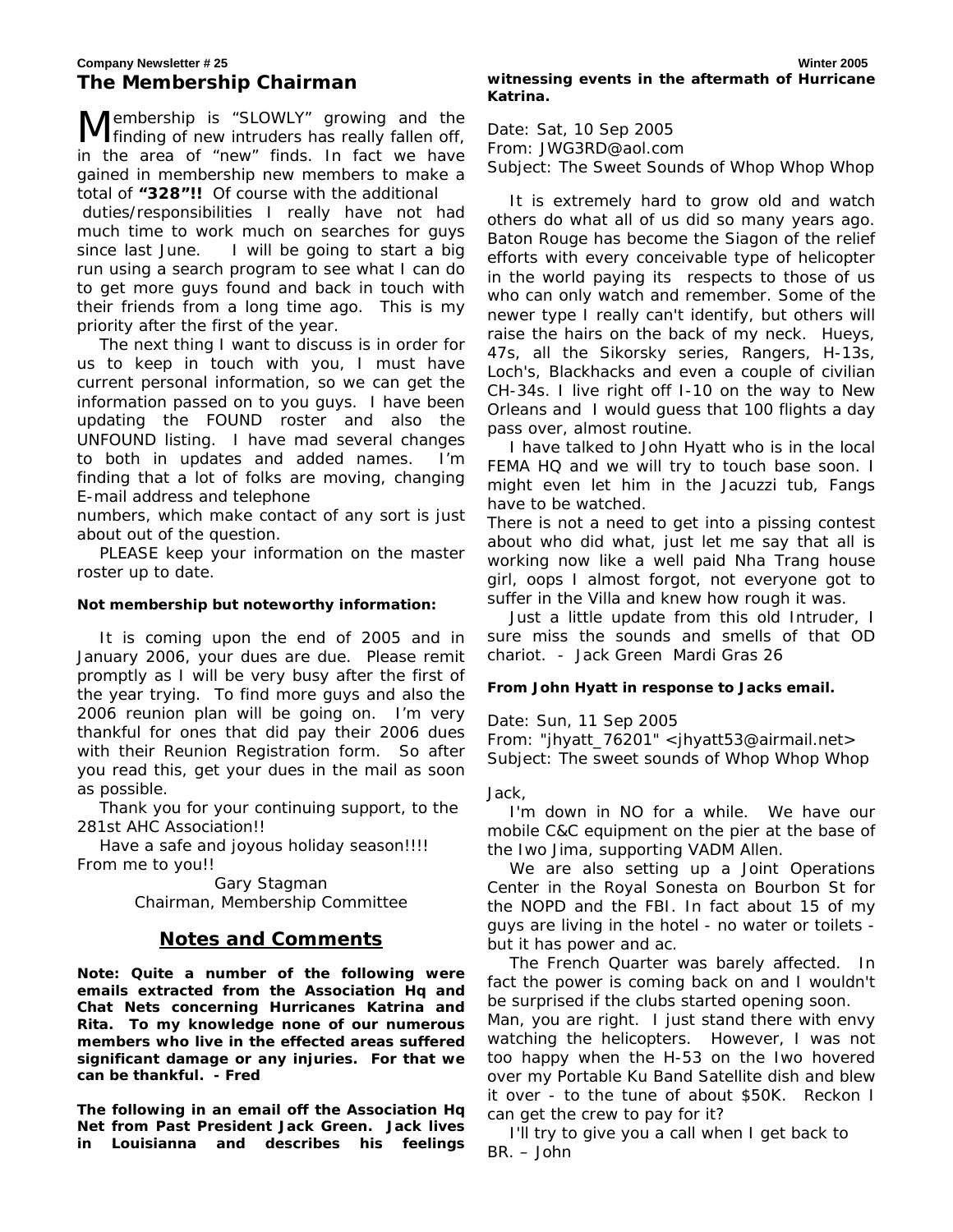#### *Notes and Comments (con't)*

*Next is an email from our intrepid Treasurer Brain Paine, who resides in Houston, in response to a message from Jack Interstein way up der in Joysey. Brian mentions "Chester", a B-52 Recon vet residing in the Houston area.* 

Message: 16 Date: Thu, 22 Sep 2005 From: "Brian W. Paine" <br/>bpaine@hal-pc.org> Subject: Rita

#### BP, What did u do to ur home to prepare for this? JINT

Well...let's see....an M-60 on each corner with a 270 degree angle of fire....claymores...lots of claymores and land mine up to 30 yards out. I have Chester's "B" cell phone number on speed dial

Interior....I'm putting 100,000+ negatives and slide in "water proof" containers...I've backed up my computers...for the most part and have made arrangements to store the stuff over at the hospital where Marilyn works....getting things up off the floors as much as possible and impotent stuff to the second floor.

Pictures...lots of pictures...as a matter of fact, I'm taking a picture of my office area now...and one after the storm and using the worst one for the insurance adjuster. It ought to be interesting, but either way, I assure you it will fit in the definition of a disaster area.

My fish?....I've rounded them all up, branded them with the BP brand and affixed self opening parachutes on them. If you find one, hold on to it...there's a reward!

Food ? For those of you who have harassed me over the years about my weight, I've got at least three months supply. After that, the pantry's full...well, sorta...got chips goobers, peanut butter and ice cream...figured it would be safer in there in case the power to the refrigerator goes out.

I'll probably survive the storm, but will have to be taken away by the white coats if the computer stays off line too long. I was going to stay with dad, but he hauled ass to Europe or some where. Next time I'm just going to show up at his door without prior warning !!!

EB evac'ed to Lake Charles area and now the storm has changed directions and heading that way...Just another hot woman after his ass I quess.

And the piece der resistance...................I've volunteered my serviced to be a day care worker at the hospital to take care of all the nurses' kids they can't leave at home...When we get through having our fun....the parents will figure out the kids would have been safer at home !!! We're gonna break into the supply room and see what kind of toys we can make out of needles, IV tubes, etc...DAMN !! this is going to be fun !!!!

Any other questions ? I've got to go hold a prayer meeting for my fish...I may be back later... BP

#### *From another Houstonian…. Earl Broussard, Gumbo eat'in Louisiana Cajun, 2004 Intruder of the Year and Wolf Pack warrior.*

From: Earl Broussard (ebroussard@houston.rr.com) To: Brian Paine Subject: Our Evacuation for Rita

#### Howdy to All,

 We were given a mandatory evacuation order on Thursday last and we departed for higher & safer ground. Well, we thought of going to the North but looking at the highways in and around Houston I decided to go to Louisiana, Lake Charles. We got there with a pretty uneventful trip and the storm decided to follow me. I guess Dave Bitle wasn't wrong when he called me "Magnet Ass" and a few choice other choice words. I was at my sister's home, they received water damage and wind, and we decided we needed to go further West so we went to her son's place to weather the storm. We all did well and we played a lot of Buray!!! We had two generators and we continued to cook and eat well, though it was quit hot without air. Hey, we must all suffer. I know some on this list that may have suffered extensive damage to their homes and I hope they lost no one in their families. To them, "God Bless You and may he sooth your heart."

 Now back to my dribble. The buray games continued and money passed hands and we had a pretty good get together. My family is a strange bunch, we kind of follow the slogan, "Lese le bon ton Rolle", " let the good times roll." We got up this morning "Sunday" and seen that the roads were passable and we struck out for home, "Baytown", you know the place that gave a mandatory evacuation order. We arrived home and found that power never was off and the only damage we have was a few leaves around our entry way. I am glad that we have a home to return to and to those that don't you know my number and if I can help let me know, we have you in our prayers and may the good Lord bless you all as he has spared us. We have beds, floor, & AC and what ever condiments we may need to continue the buray games. – Earl and Darlene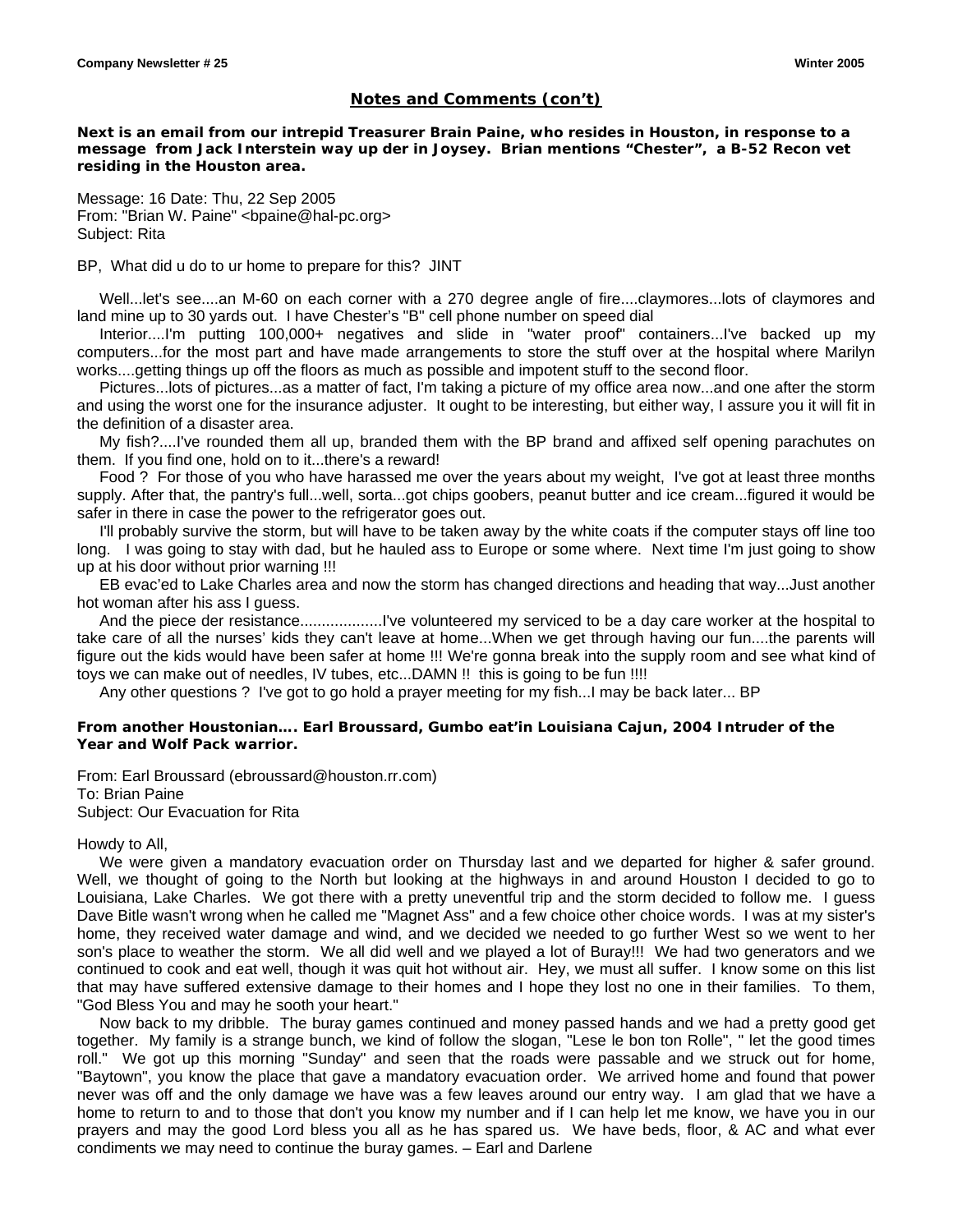#### **Company Newsletter # 25 Winter 2005**  *Following is an email with attachment, to a group of friends (including me), from Marshall (Hawk) Hawkins. It's rather long but well worth a read.*

Guys:

I had an old high school buddy of mine pass away from Agent Orange related cancer last week and the widow ask me to speak at the funeral.

Attached please find the paper I spoke from at the funeral. Although it didn't come out exactly as I had written it, (it never does) I got the major points out and it was well received. I spoke contemporaneously on the over use of the word hero at the beginning and spoke to his grandkids at the closing telling them that their grandpa was a bona fide war hero. Following the service, I was overwhelmed with comments and questions from both Veterans and civilians. Veterans said "You were right on the money!" Civilians responded with, "I had no idea!" I have since thought of dozens of things I could have said or said differently but second guessing has always been a fault of mine. Oh well! Hope this sheds some light on how Fred became so screwed up. LOL - Hawk

John Hanson War Service Remarks By Marshall Hawkins September 26, 2005

I am here today to tell you some facts you may not know. John Hanson is a hero, not only to his family and friends but to his nation.

How do I know? I played ball with John in High School. He was a year older than I and went off to college and I didn't see him again until a couple of years later in Officer Candidate School. Although we were at different stages of training, we helped each other with that very difficult course. I was commissioned and assigned to an Artillery outfit there at Ft. Sill. Sure enough, 3 or 4 months later, 2LT John M. Hanson reported to the same unit. I don't recall exactly how long he stayed there before he reported for flight school but it was quite a while before I followed him to flight school. I didn't see him again until several years later when he shows up at the Reserve unit I was in, looking for a job flying helicopters. I hired him on the spot. I flew quite often with John and during these times became much closer than we had ever been.

John never spoke much about his service, particularly to those who would have been overly concerned or those that just wouldn't understand. Even with those of us sharing common experiences, he would rather talk about other aviators and how gutsy they were than to talk about his own experiences.

Army aviators, as a group, were the craziest bunch of guys in the whole armed services during the Vietnam period. Most of these guys, fresh out of high school, went through nine months of flight school, one month leave and then straight to Vietnam. Suddenly they are put in charge of high dollar machines and people and tasked with the huge responsibility of providing support to people on the ground whose very lives depended upon this support.

Even without the War, it would have been tough staying alive. Not only was there the technical problems of flying the machine in hot, thin air, balancing fuel and ammunition weight loads to make sure you could get to the AO and still have enough ammo to do the job but you also had mountains and triple canopy jungle to contend with.

Charley didn't hang out much in easy-to-reach places. They liked the mountains with the cover provided by the jungle where they could see and hear you but you couldn't do the same.

The weather was a nightmare also. It would change up in those mountains real quickly. What would start off to be a clear, sunny day would suddenly become a severe thunderstorm with updrafts and downdrafts of biblical proportions or fog banks from the ground all the way to heaven and no place to land, even if you wanted to.

Oh did I mention, people were also shooting at you?

Yep, these boys became men overnight. John was probably a 21 year old First Lieutenant when he went over and came home a 22 year old Captain. And not just your normal 22 year old. His experiences made him mature far beyond his years.

But back to Army aviators in general.

It took a special breed of soldier to fly helicopters in a combat zone. Some took on an air of invincibility, figuring that there was no way of hiding from the "bullet with your name on it" so why worry. Others of us, John included, recognizing that there were a lot of bullets out there addressed "To Whom It May Concern" and went about our business of getting the job done without the Snoopy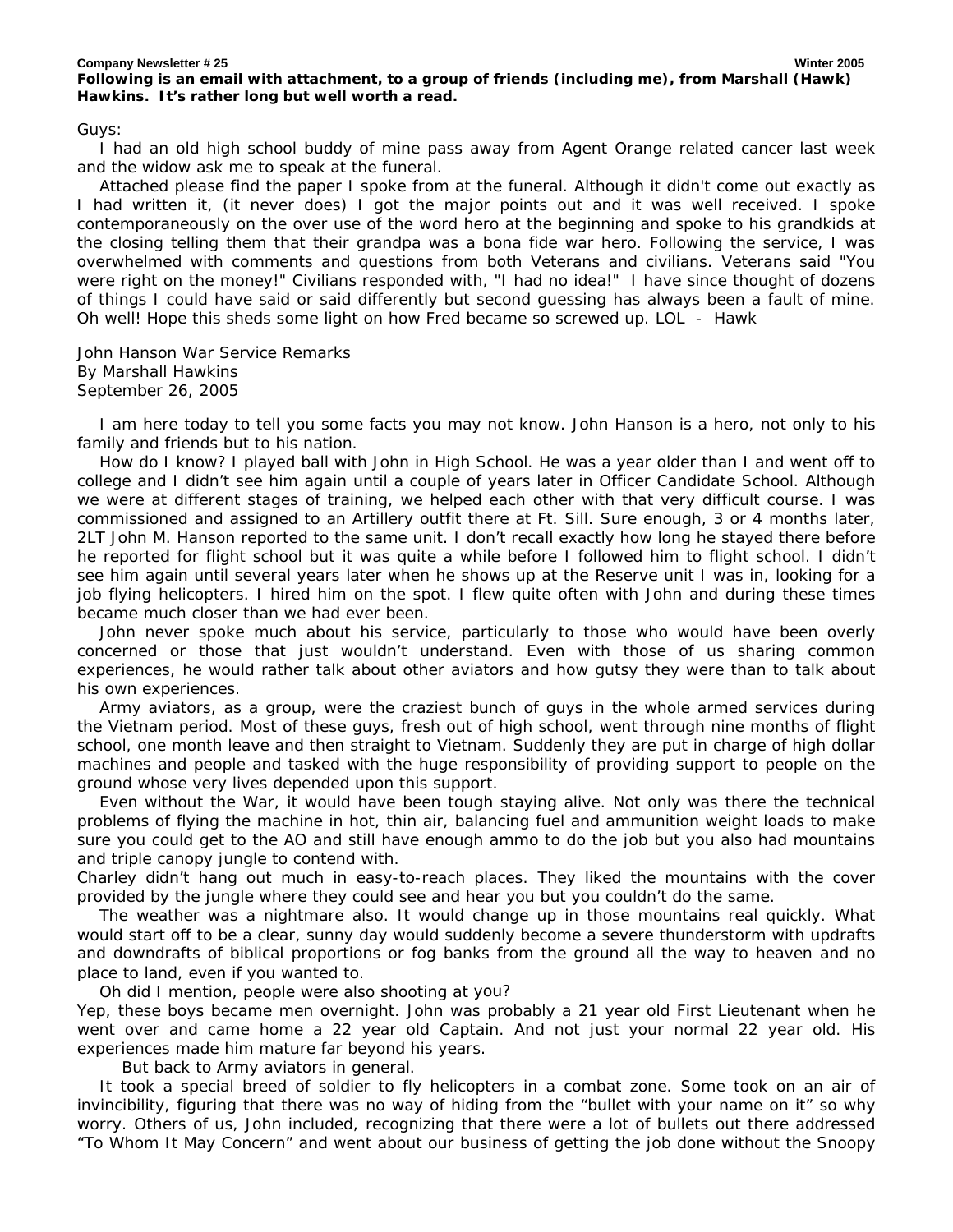#### **Company Newsletter # 25 Winter 2005**

scarf or the handle-barred mustache.

But get the job done, we did. Some call it "Mission Accomplishment", some call it "Professionalism" but in all my long years in the service I have never met a more professional group of young men than those Vietnam era Army Aviators. They got the job done.

But this sense of "Mission Accomplishment" didn't come without a price.

#### Some facts:

Out of the 8,744,000 that served in uniform during the Vietnam War, 3,403,100 served in SE Asia. Of those, 2,594,000 actually served in country. Another source estimates that 40,000 pilots and probably a like number of crewmembers served in Vietnam which represents only 3% of the total people serving there. Yet, of the 58,148 who died during the war, 4,906 (or 8.44%) were Army Aviators and crewmembers. A far greater ratio than most other branches or services.

The Infantry, by far the largest group represented on the Wall (18,465 or 32%) had considerably more people in the field than Army Aviation and without diminishing their sacrifices, I believe Army Aviation can legitimately take its place up there with the Infantry in Those Who Gave All.

Vietnam was a Helicopter War. The Infantry would experience long periods of inactivity followed by anywhere from 3 minutes to a week of stark terror but in every instance, there was a helicopter in the air anytime a bullet was fired in anger. We took them in, we provided protective fires and we got them out. That was our job.

John was a professional. He did his job. But one thing about the Vietnam era pilot and I suspect guided John is his closing days, is that he dealt with his mortality a long time ago. He wasn't afraid of death. He only wanted to postpone it for as long as he could. From the day he boarded that airplane at Danang and it rose above small arms range, John figured that he had dodged another bullet and every day from that day forward was a gift from God. He knew that the "bullet with his name on it" would catch up with him eventually but when it did, he would go down with as much dignity as he could muster and he could look back with no regrets.

John is a hero. I don't know what kind of awards and decorations he received from his tour in Vietnam, whether or not he was properly recognized for his service at the time but I do know what he did there, just by virtue of his job description, and can tell you that he served his country in a manner that most others can not even imagine. He is a hero in any sense of the word.

#### *For the last couple of years Brian Paine has been hosting a Christmas Party at his Houston home. It has been thoroughly enjoyed by those fortunate to have attended. Following are a few remarks gleaned from Assn email.*

Date: Tuesday, December 13, 2005 From: Jeffrey Murray Subject: [HQ\_281AHC] Christmas Party

Just thought I'd pass on my thanks to Brian for hosting, once again, his annual Christmas Mini Reunion. The food was great, the companionship greater, the weather perfect. All we needed was a few more Intruders. Those of you that missed Friday night's Rudi's gathering missed an awesome Jaegerschnitzel followed by a glass of Rudi's twice-yearly homemade Gluhwein. Finally, don't judge Brian by his physique, that guy can really cook. Even Chester was in awe. - Jeff

From: Hawk Hawkins<Marshall@govfinok.com> Subject: Christmas Party

I second Jeff's comments and wholeheartedly concur with his assessment. Except for the incessant interruptions of my stories for such trivial announcements as "Lunch is served" and "Dinner is served", a large time was had by all. Thanks Brian and please pass on to your lovely (and skinny) wife Marilyn our appreciation for the hospitality. - Hawk

#### *Here's an email to Brian Paine from Barc Boyd, Wolf Pack 36 (1967), with Brian's response and his words about the Xmas party. Enjoy….*

Date: Tue, 13 Dec 2005 From: CURMUDGEON <icihicpcl@earthlink.net> Subject: LOST SOUL??????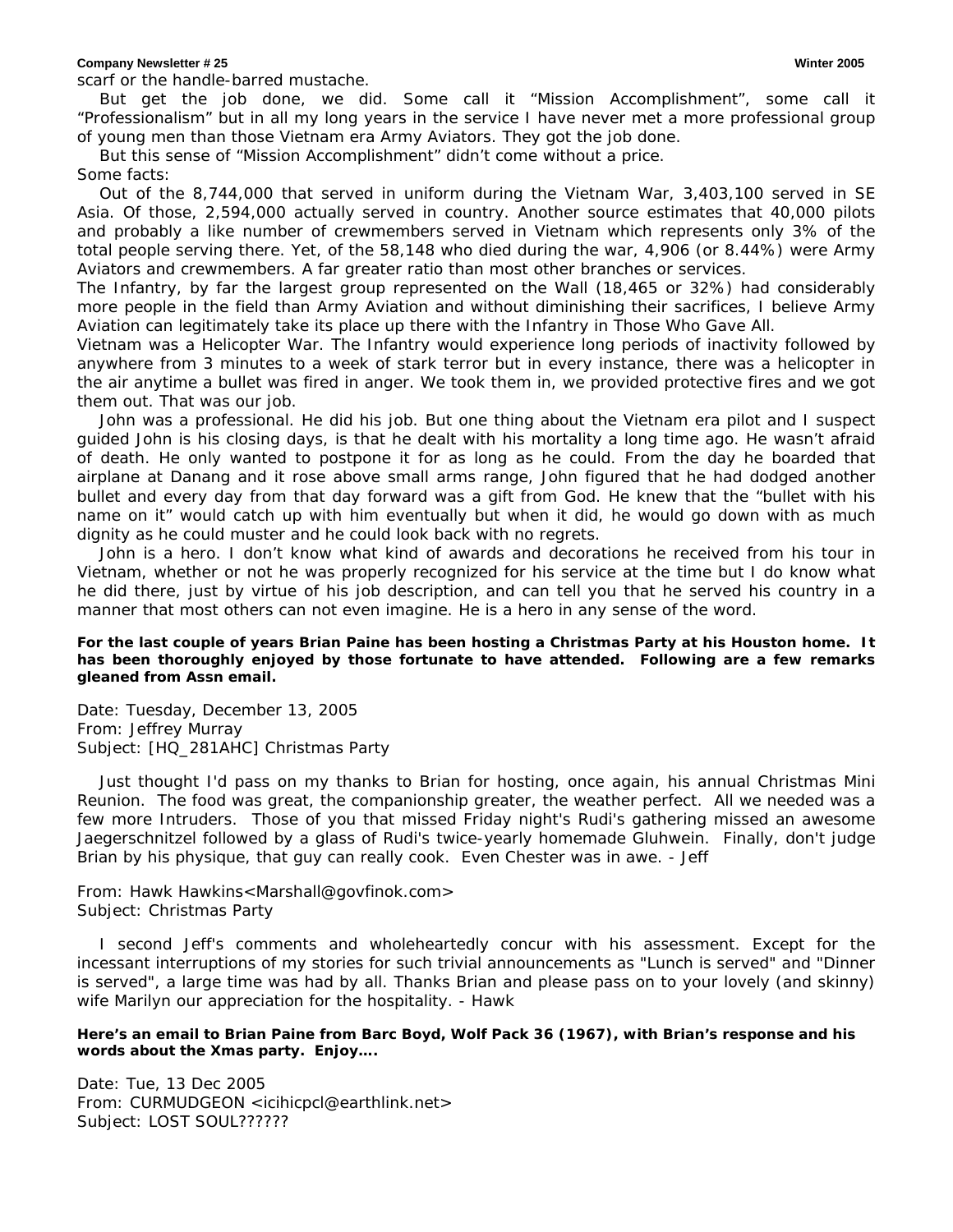**Company Newsletter # 25 Winter 2005**  LIMA CHARLIE! HEY BRIAN! WHAT THE F\_\_K IS GOING ON IN YOUR LIFE? ARE YOU OKAY? IS THERE ANYTHING THAT I MAY BE ABLE TO DO? BARC

Date: Tue, 13 Dec 2005 10:14:27 -0600 From: "Brian W. Paine" <br/>bpaine@hal-pc.org> Subject: LOST SOUL??????

Yes sir...git yer butt to my party sometime !!! "dad" wants you in St Louis in March to help us with the reunion planning. All's fine... just bin busy here...

Speaking of the party...Gates opened at noon...Jeff and his friend and Hawk crashed the gates at 10:30a...( the girls went shopping at Ace Hardware before they showed up) made breakfast for them...scrambled eggs, ham, blueberry muffins and coffee...food in the mouth prolongs the inevitable Hawk story...He did, however, hold court after more guests arrived. They lit a fire in the pit around 11a and it kept going until nearly midnight when the last ones left. The fish were armed and dangerous so no one brought out the fishing poles. Among the guest were: Lee Brewer and Micki (SP)...Butch Jones and Jackie...Jeff and Janie...Bob and Candi (Jeff's friends)...Hawk...Earl and Darlene...Chester and Alice with Daniel...Jay Graves and Beverly...Ed Duke and Anita...Scott Arthur (our official MC) and a host of local friends. Around noon we had cheese fondue with boiled shrimp and an assortment of beer. (BTW...Butch consumed most of the egg nog...we had to put a fence around it to keep him away from it!) Munchies during the afternoon as more guest arrived and then around 7p we had a BBQ buffet. Gerry Elliott (a friend who works at NASA ) and his wife Caroline arrived in the afternoon and significantly added to the party. Gerry brought his guitar but was reluctant to bring it inside so Chester and Jay escorted him to his car and made sure he returned with it.He played and sang and assured himself a permanent place on the invitation list. ( as long as he brings Caroline with him! ). Everyone who was there is insisting on his return. It was a long day but not long enough. Start now making plans for next year. Mom and Dad have already committed !!

SPECIAL THANKS TO JANIE AND CANDI FOR ALL THEIR HELP. SEEMS THEY WERE A PERMANENT INSTALLATION AT THE KITCHEN SINK!

#### *This from Jack Mayhew……*

#### OPERATION TROOP SUPPORT

Since 9-11, Intruders, their families and friends have been active in the support of our deployed troops. First in Afghanistan with the 160 $^{\text{th}}$  and now P Troop in Iraq. Last spring P Troop was deployed to Iraq as the air element of the 4/3 ACR under the command of Captain Mike Rush son of Jay Rush, Bandit 22, 1970. When the troop deployed we picked them up as our supported unit and through the generosity of the 281<sup>st</sup> family and supporting friends Intruders have sent hundreds of packages, letter and birthday cards. In addition several of the troopers have been adopted by supporting individuals. Norm Kaufman and John Galkiewicz organized their churches and provided tremendous support to the troops. P Troop is scheduled to return home in the spring of next year. For those that would like to send cards of support and or packages the upcoming birthdays for the Troopers are listed below.

| CW2 Carey A. Blake           | 13 JAN        |
|------------------------------|---------------|
| <b>SGT Yosier Castillo</b>   | <b>21 DEC</b> |
| <b>CW2 Lee Ellis</b>         | 31 JAN        |
| CW3 Mark A. Herman           | 30 JAN        |
| <b>SPC Nicholas Kaniasty</b> | 24 FEB        |
| <b>SPC John Mott</b>         | 12 JAN        |
| <b>CW2 Chris Myers</b>       | 24 JAN        |
| <b>CW2 Andrew Pohl</b>       | 8 DEC         |
| <b>SGT Jesus Torres</b>      | 18 JAN        |
| <b>CW2 Matt Weinrich</b>     | 31 JAN        |
|                              |               |

The Troop address is: Captain Mike Rush P Troop, 4/3 ACR Camp Striker APO AE 09379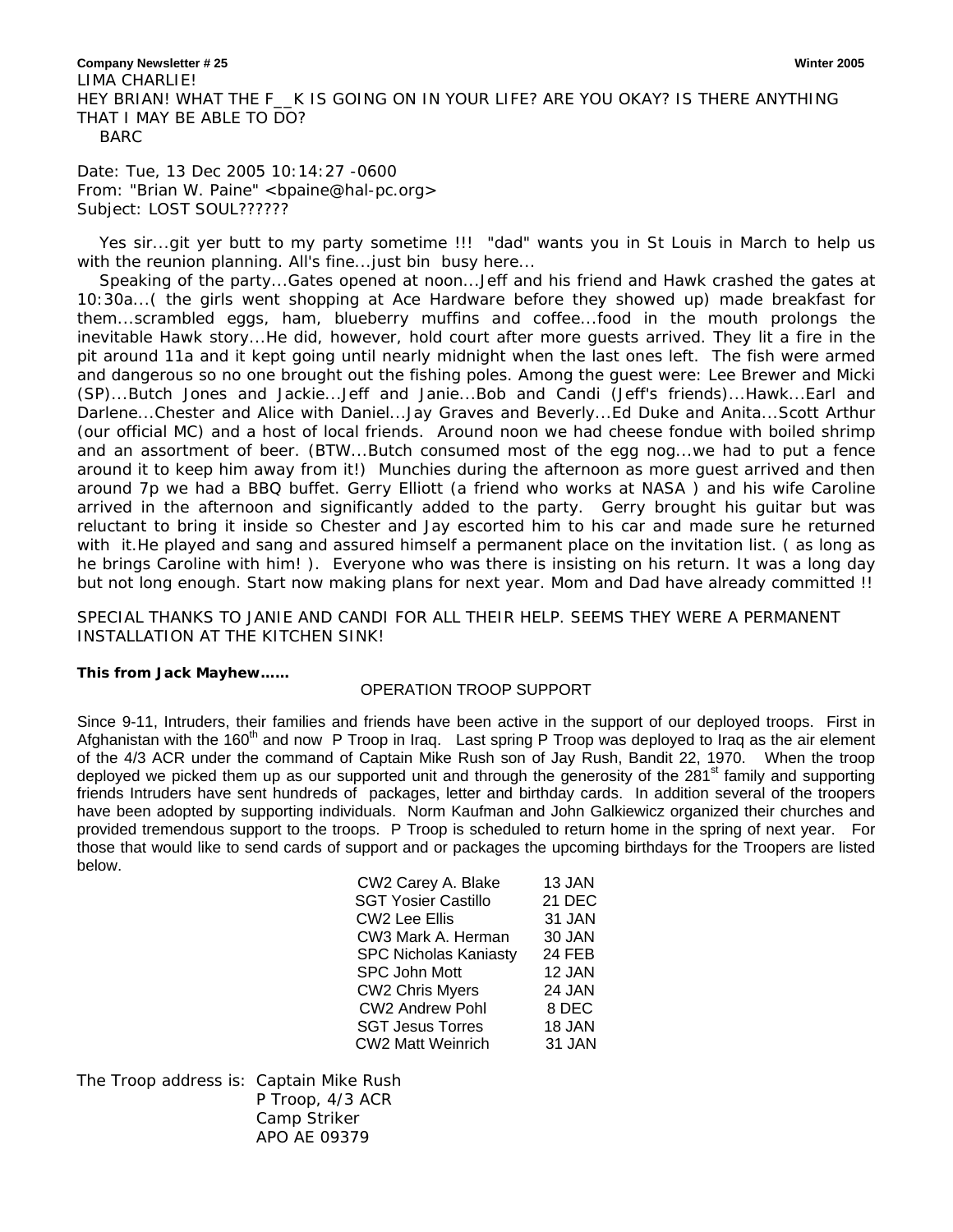#### *Another message from Jack….*

As you may or may not know Joan, wife of our VP Darryl Stevens recently suffered a stroke. Talked to Darryl tonight and he reports that she is progressing nicely and on her way to a full recovery. Right now her main concern is getting full use of her right hand so that she can continue to work on the 281 AHC crest that she is making as a centerpiece for the 06 reunion. Darryl is her primary care giver and is holding up well. Cards, flowers and phone calls are welcome. JM *Darryl's Address: Darryl & Joan Stevens, 225 Lonely Oaks Lane, Killeen TX, 76542-5657 Tel: 254-526-4053 Email: [dstevens12@hot.rr.com](mailto:dstevens12@hot.rr.com)* 

*And finally…. The last word from Jack Mayhew, whom BP calls "Dad"……* 

#### **2006 REUNION**

The 281<sup>st</sup> AHC reunion for 2006 will be held in Saint Louis at the Crown Plaza hotel on August 2-5. The **Planning committee will meet in Saint Louis on March 1, 2006 to finalize the reunion, coordinate events and make a 2008 site recommendation to the EB. (2007 is set for Chicago the "Windy City" and will be organized and sponsored by the one and only Bill Cnota) The March planning meeting is open to any member, regular or honorary who would like to assist. If you can spare the time join us and help make 2006 the best reunion so far. Thanks to Gary Stagman and his team 2005 will be hard to top.** 

#### **TROOP SUPPORT**

The 281<sup>st</sup> AHC + Friends continues to be very active with packages arriving almost ever day. Two reports **from Mike Rush who commands the Troop and is the son Jay and Joyce Rush:** 

*"We are still receiving packages, nearly every day, and at a high volume. The support from home is phenomenal. The Troop is preparing to provide security to polling sites during the Iraqi National Election in December. This is the most critical portion of our deployment, and all of our operations thus far have prepared the people and our unit to have success."* 

*And a great message sent to Linda George:* 

*Subject: Thanks for the Great Package Linda,* 

*The package you sent was a huge hit with the men. Not an item in there was overlooked as the guys pawed through the box this morning. Some of them were excited to see the Baked Lays, saying, "Alright, health food!!"* 

*I am so thankful for your support, and that of the 281st AHC. I was excited when my Dad found the organization, as I know he enjoys sharing the memories, and being in communication with so many proud patriots. Your husband's*  sacrifices for the good of our nation will never be overlooked, and it is great to know that he is honored alongside of *our many heroes in Arlington.* 

*Thank you so much for the package and the thoughtful card. May you have a Merry Christmas and a Happy New Year!* 

*Sincerely, Mike* 

#### **REMEMBERANCE**

**Your remembrance committee has been busy working the phones and nets to drum up support for our troops in Iraq. However least we forget that we have folks at home that need our support: With our President, Gary Stagman leading the way we have been able to help several individuals successfully process their VA claims and they are now getting their long overdue entitlements. Buck Yancey reminded us that we have one individual that needs our support. Buck's email follows:** 

#### *Hi everyone,*

*I* want to ask a favor of all of you guys. We have an Intruder who needs our moral support. He is Don Duncan, and